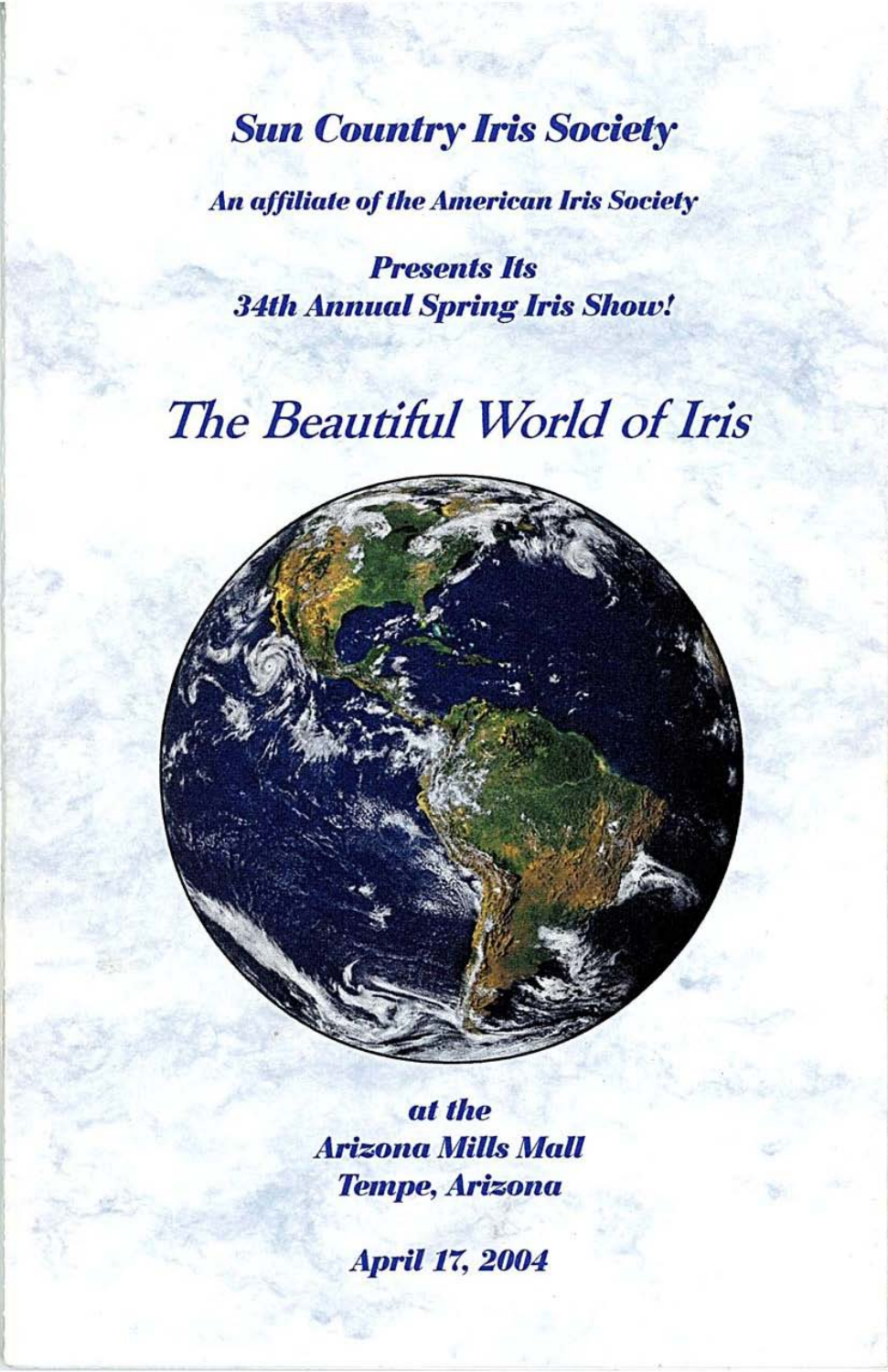# **Sun Countrg Iris Societg**

#### **An affiliate of the American Iris Society**

#### **Welcomes You to Its 34th Annual Spring Iris Show!**

The show is dedicated to the memory of Clarice Maben, first president of Sun Country Iris Society.

The theme this year is

# *The Beautiful* **World** *of Iris*

We are pleased to present this show to the patrons of Arizona Mills and to the public. The various horticulture and artistic divisions will show you to the many types and varieties of iris that thrive in our desert climate.

This AIS-sanctioned show is open to the public. We are sure you will enjoy the beauty of the horticultural competition and the artistic intrepretations of the flower arrangements

Our thanks go to Arizona Mills management for all their hospitality and support.

Ardy Kary, 2004 Show Chairman

To learn more about Sun Country Iris Society, you are welcome to join us at one of our monthly meetings, which are held on the first Tuesday of each month, 7:00 PM at:

> The Valley Garden Center 1809 North 15th Avenue Phoenix, Arizona

For more information, please log on to www.suncountryiris.org or call AI Sturgeon 602-993-9253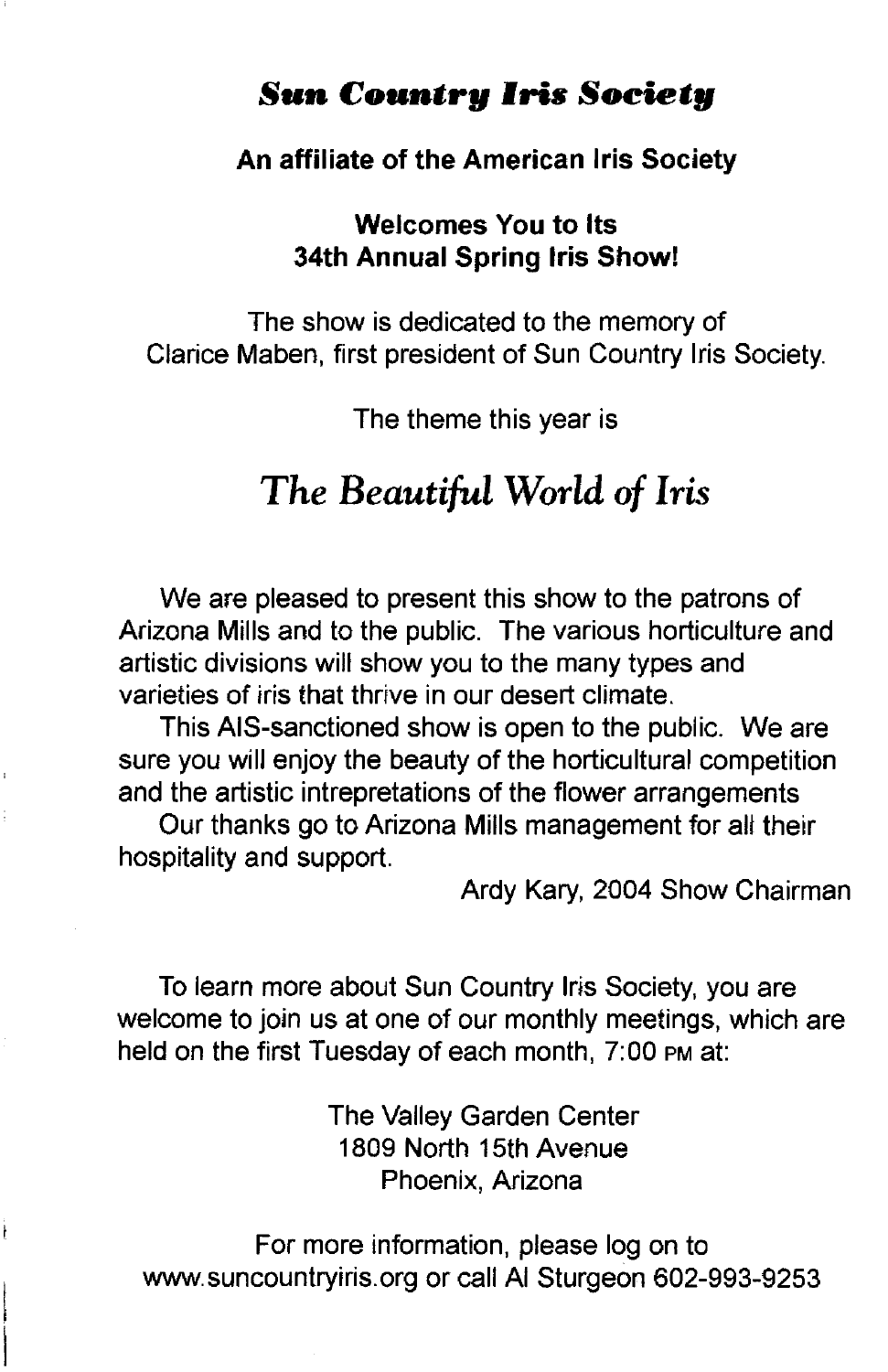### **INDEX**

# **Sun Country Iris Society**

An affiliate of the American Iris Society

Presents Its 34th Annual Spring Iris Show

# The Beautiful World of Iris

at the Arizona Mills Mall Tempe, Arizona

on

Saturday April 17, 2004

Free exhibit to the public on

12 PM to 4 PM

This is an American Iris Society-sanctioned show conducted according to AIS rules and regulations and judged according to AIS rules.

The Show Committee will endeavor to protect all exhibits, but cannot be responsible for the loss of or damage to the exhibitor's property.

# **SHOW COMMITTEE**

| Chairman:                | Ardi Kary                               | 480-949-0253 |
|--------------------------|-----------------------------------------|--------------|
| Co-chairman/Secretary:   | <b>Nancy Burnett</b>                    | 602-249-4848 |
| Secretary of AIS Awards: | LynnAlison Martin                       | 623-535-9712 |
| <b>SCIS Awards:</b>      | Jeannie Comeaux                         | 602-862-1135 |
| Show Schedule:           | <b>Nancy Burnett</b>                    | 602-249-4848 |
| Staging/Setup:           | <b>Nancy Burnett</b>                    | 602-249-4848 |
| Properties:              | Patrick Orr                             | 602-909-8231 |
| Entry and Placement:     |                                         |              |
| Horticulture:            | Lorna Corlett                           | 480-488-5643 |
| Artistic:                | Kathy Sturgeon                          | 602-993-6253 |
| Classification:          | Eloise Koonce                           | 480-515-2648 |
| Judges:                  | Marge Larson                            | 928-284-1247 |
| Clerks:                  | Gene Koonce                             | 480-515-2648 |
| Hospitality:             | Al Sturgeon                             | 602-993-6253 |
| Publicity:               | Jeannie Comeaux                         | 602-862-1135 |
| Cleanup:                 | <b>Sun Country Iris Society Members</b> |              |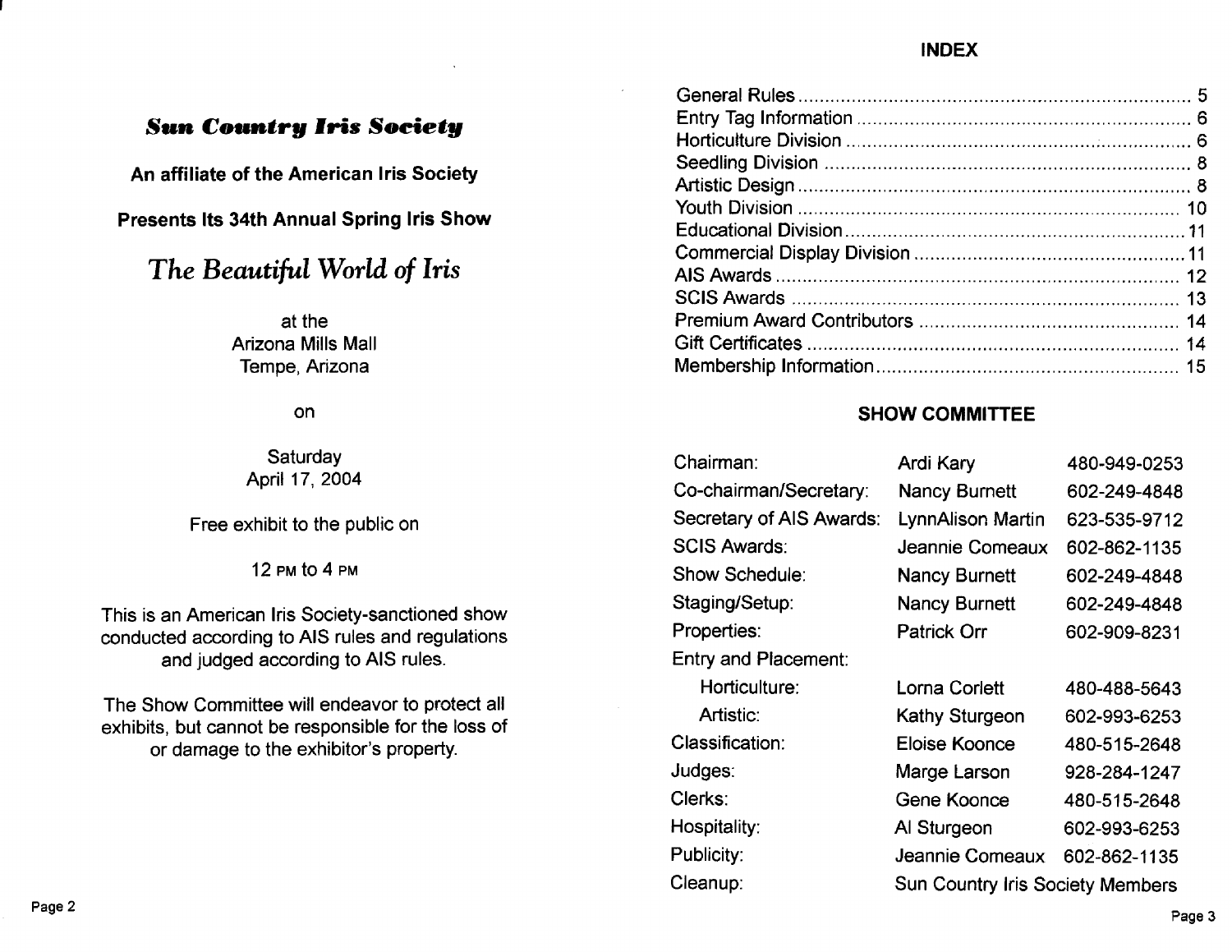# The Sun Country Iris Society Show Awards Banquet will be May 4, 2004 at the

Valley Garden Center 1809 North 15th Avenue Phoenix, Arizona



# **SUN COUNTRY IRIS SOCIETY OFFICERS 2004**

| President:      | <b>LynnAlison Martin</b> |
|-----------------|--------------------------|
| Vice President: | Jeannie Comeaux          |
| Secretary:      | <b>Nancy Burnett</b>     |
| Treasurer:      | Lorna Corlett            |
| Director:       | Ardi Kary                |
| Director:       | Joyce Poling             |
| Director:       | Al Sturgeon              |

### **GENERAL SHOW RULES**

General Rules apply to all divisions. For specific information pertaining to your entry, see Special Rules for that division.

- 1. Exhibition privileges are open to all persons without charge.
- 2. Entries are accepted from 7:00 AM to 9:00 AM, April 17,2004. Late entries are accepted for display only.
- 3. Entries must be clearly, correctly, and completely identified and entered in the proper division, section and group/class to be judged.
- 4. No judge may judge in a section where the judge or a member of the judge's family has an entry.
- 5. Judges shall not solicit comments from apprentice judges.
- 6. Judging will begin at 10:00 AM, April 17, 2004. Only judges, designated apprentices, show chairpersons, and clerks are permitted in the exhibition area during judging.
- 7. Judging will be done in accordance to AIS rules. Any award, either AIS or SCIS, may be withheld at the judges' discretion if no worthy specimen is available. Decisions of the judges are final.
- 8. Official AIS rules and regulations cannot be violated.
- 9. Exhibits and ribbons must remain on display until 4:00 PM, April 17, 2004. All entries must be removed by 5:00 PM on that date.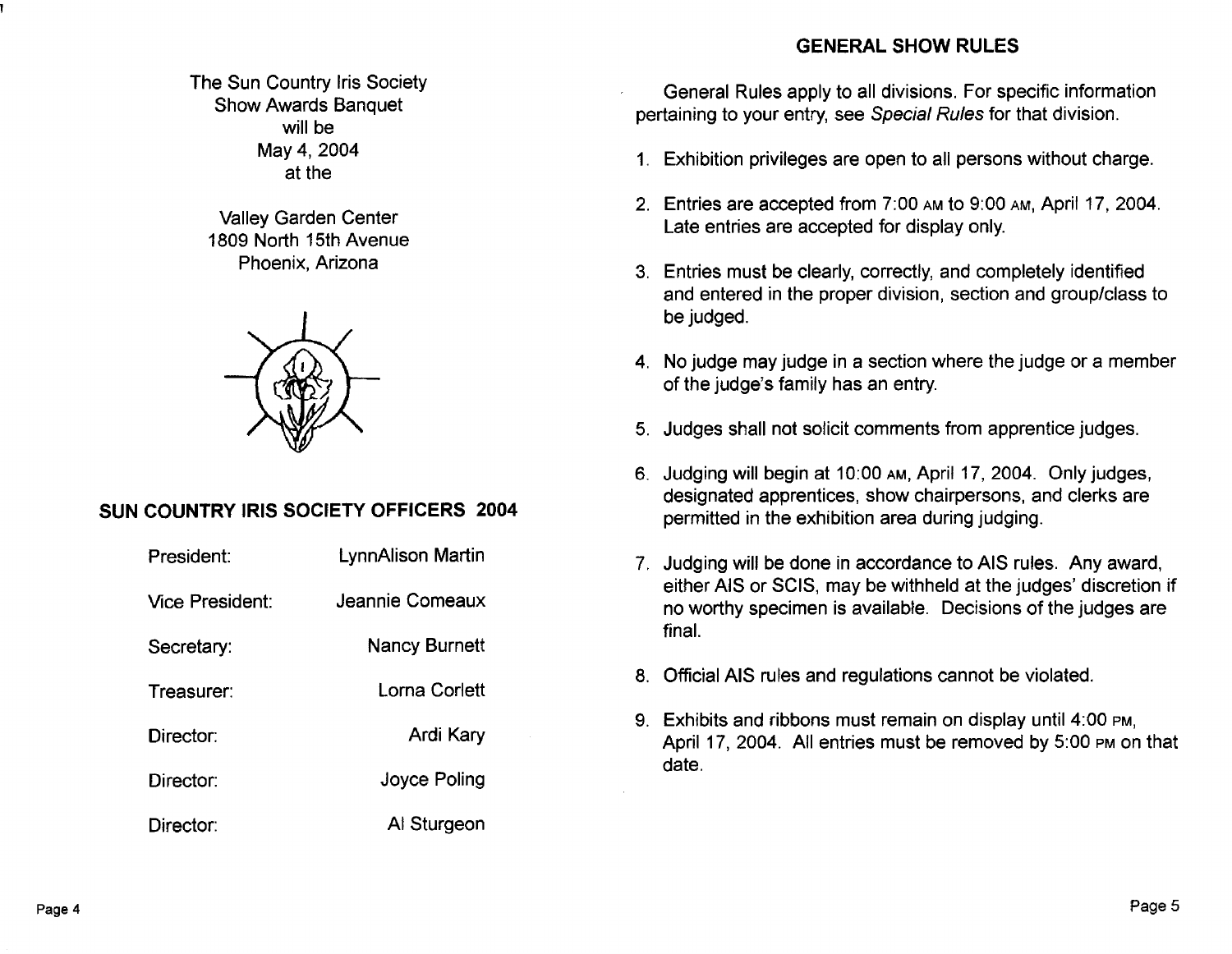# AIS ENTRY TAGS

AIS Entry Tags, Exhibitor Numbers and Forms will be available at the April 6, 2004, Sun Country Iris Society general meeting and at the show location from 7:00 AM to 9:00 AM. Please print in blue or black ink only. Complete both portions of each tag following the Show Schedule.

Group refers to horticultural entries.

Class refers to artistic entries.

Variety refers to the name of the iris or the title of an artistic entry. Entry No. is the Exhibitor Number assigned by Show Secretary.

# DIVISION I HORTICULTURE

While the Scale of Points varies for each section, all sections are scored 75 points for cultural perfection (flower and stalk) and 25 points for condition and grooming.

#### SPECIAL RULES

- 1. Entries must have been grown and entered in person by the exhibitor.
- 2. Entries placed on the show bench will be judged as groomed by the exhibitor.
- 3. Exhibitors may enter only one stalk of any particular variety, but may enter as many varieties as desired. (Collections are excepted; see Section K).
- 4. Display containers will be furnished by the Show Committee.
- 5. Single specimen entries will be placed in alphabetical order of variety name within sections/groups. Each variety (cultivar) is a separate category for judging.

6. Faded stalks may be groomed or removed by the Show Committee or the exhibitor any time after the judging is completed.

Section A - TALL BEARDED

Section B - ARIL AND ARILBRED Group 1- Aril Group 2 - Arilbred . Group 3 - Arilmed

Section C - MEDIAN AND DWARF

- Group 1 Border Bearded
- Group 2 Miniature Tall Bearded,
- Group 3 Intermediate Bearded 1
- Group 4 Standard Dwarf Bearded
- Group 5 Miniature Dwarf Bearded.<br>Section D SPURIA

Section E - LOUISIANA

Section F - SIBERIAN

Section G - HISTORIC IRISES (introduced prior to 1974)

,<br>,<br>,<br>,<br>,<br>, Section H - BULBOUS (Eligible for limited AIS awards) I

Section I - RELATED GENERA (Not eligible for AIS awards)

 $\ddot{\phantom{a}}$  $\sum_{i=1}^{n}$ 

¥

i<br>International<br>International

Section J - MISCELLANEOUS (Any iris hot listed above.)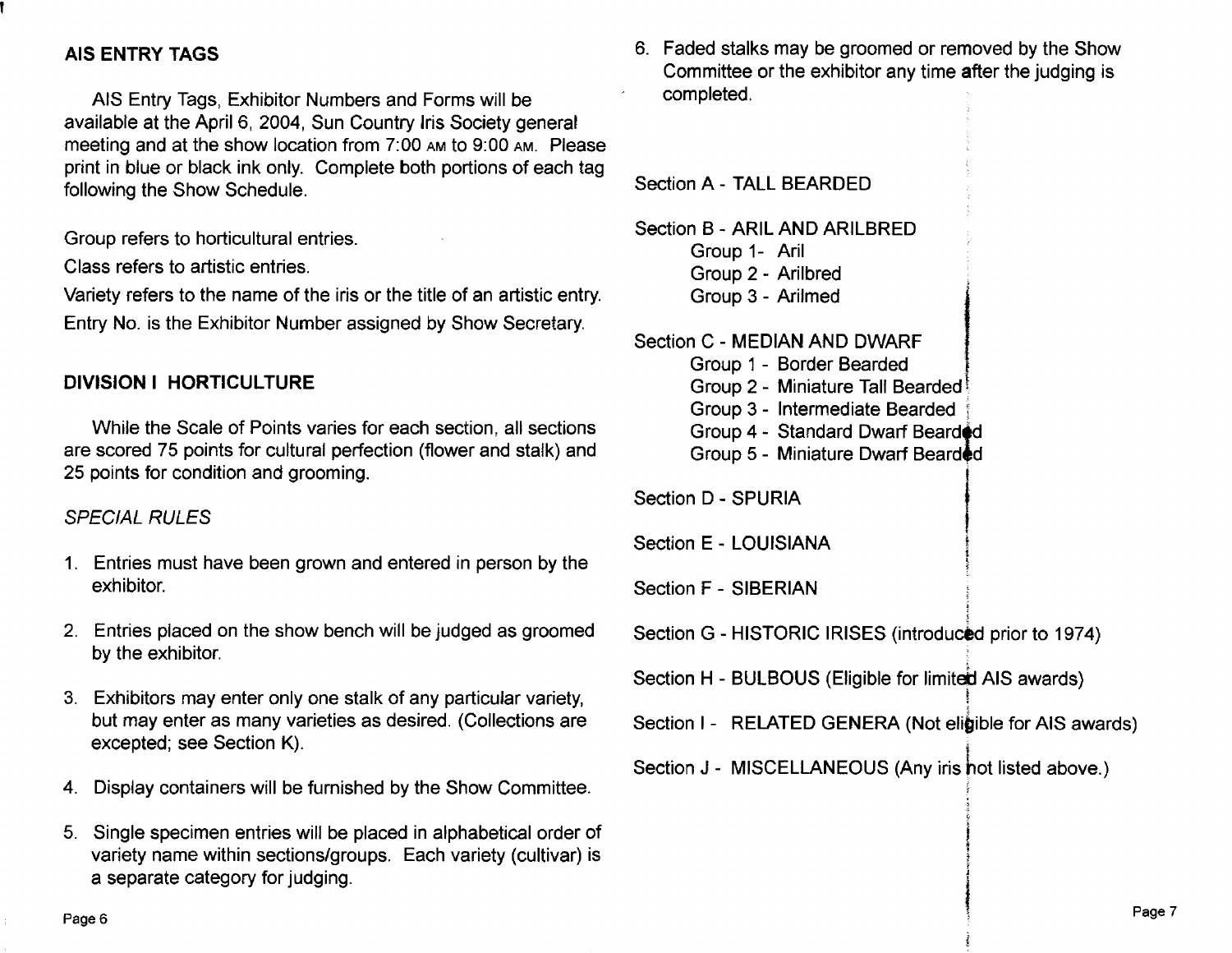t<br>1<br>Alc Section K - COLLECTIONS (Three (3) stalks)

Exhibitors may enter more than one collection in each group, but each collection must be a different type; for example: Tall Beadded, Spuria, Louisiana.

Group 1 - Same twpe, same variety Group 2 - Same type, 3 different varieties

Sections or groups for bulbous irises, collections, and English boxes are eligible to receive award ribbons, special section awards, and sect**i**on rosettes. Award ribbons are included in the tally for Si**l**ver and Bronze Medal/Certificates although these entries ar**e** not eligible for the "Best Specimen of Show" award.

# **DIVISION II - SEEDLINGS**

Any type of iris not intj'oduced into commerce. It must be entered under seedling number or registered name and must be made in the name of the originator (hybridizer). To indicate type of seedling on the entry tag, use Section/Group as outlined in Division I.

# **DIVISION III ARTISTIC DESIGN**

# SPECIAL RULES

- 1. Arrangements must be the work of the exhibitor, but the plant material need not have been grown by the exhibitor.
- 2. Exhibitors are limited to one entry in each class.
- 3. Iris must be used in all arrangements and must be the predominating feature. Iris of any type may be used, unless specified. Though not required, iris used may be identified on a separate card.
- 4. Dried or treated natural plant material is acceptable, but fresh material must predominate. No painted fresh material or artificial plant material is permitted.
- 5. No background boards may be used except in Section A. Backboards will be furnished by the Show Committee.
- 6. Interpretive accessories may be used, but must be subordinate. Use is required only if specified.
- 7. Containers should be marked on the underside with owner's name and address.
- 8. Exhibitors are responsible for maintaining arrangements in fresh, groomed condition after judging is completed and for removing exhibits promptly at the close of the show.
- 9. The use of any part(s) of plants on the state conservation list, plants that are illegal in the State of Arizona, and plants that are poisonous is strictly prohibited. When in doubt, leave it out.

The Show Committee will endeavor to protect all exhibits but cannot be responsible for the loss of or damage to the exhibitor's property

# **THEME**

l' \ i

Just as one looks forward to a bloom season, we look forward to our iris show each spring. This year our artistic division features an array of irises interpreting

# *The Beautiful World of Iris*

Section A - Must be reserved, 8 entries only. Offwhite backboards will be furnished. For reservations, call Patrick Orr at 602-909-8231 no later than April 10, 2004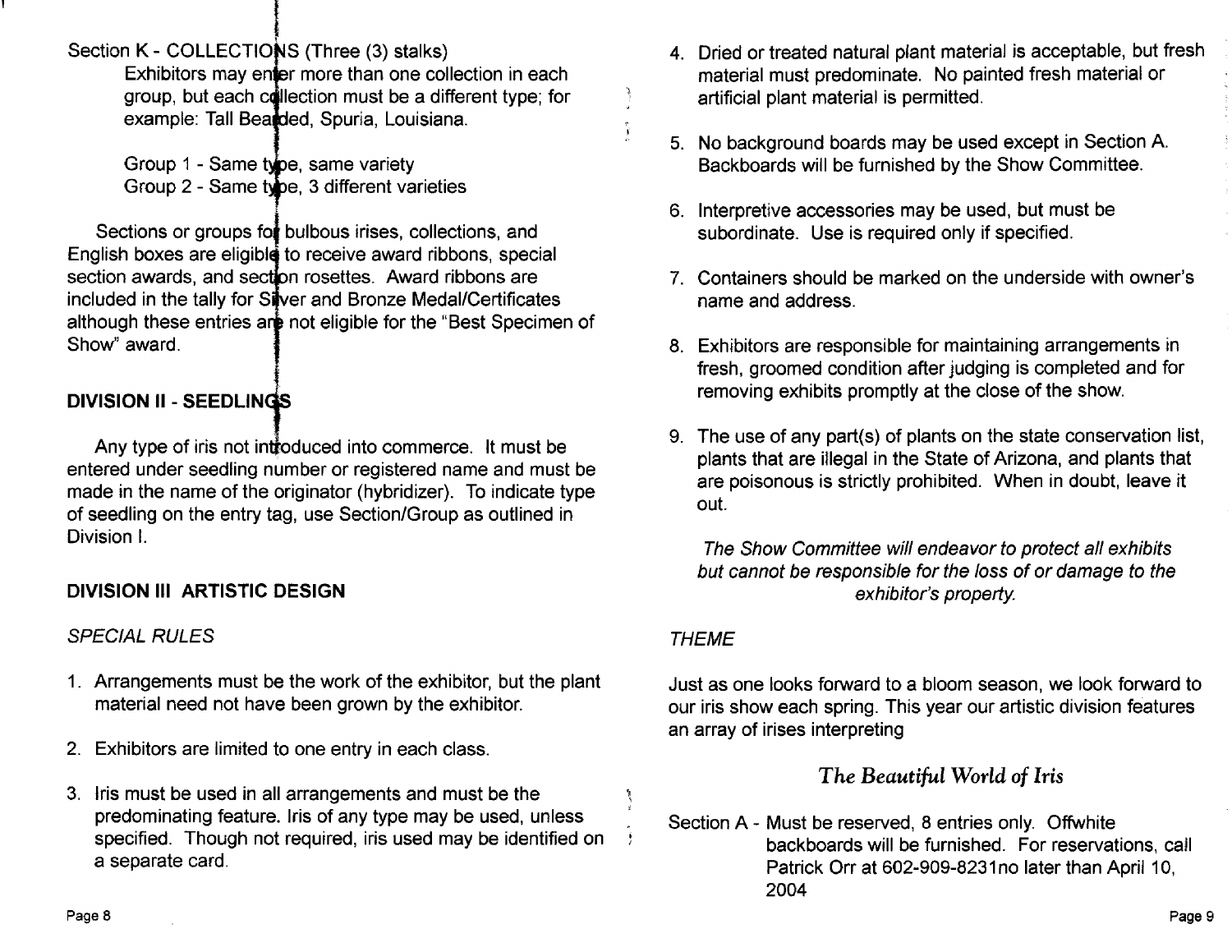- Class  $1 Asia A$  tall arrangement, not to exceed 30" in height. The backboard may be draped.
- Section B Sun Country Iris Society members only; for NOVICES (no first place ribbons won in previous shows)
	- Class 1 Australia Arrangement using a single iris stalk as the predominant feature and fresh foliage; interpretive accessories may be used

Section C - Open to all

- Class 1 South America Creative use of mirror(s) and/or visible water
- Class 2 Africa A centerpiece for the dinner table
- Class 3 Europe Use of median or smaller iris
- Section D Open only to those with professional flower arrangement and design experience or formal training

Class 1 - Antarctica - Free interpretation

# **DIVISION IV YOUTH ENTRIES**

All General and Special Rules apply. Youth is defined as under 19 years of age. Entries will be judged in two age groups:

- Y1 Under 12 years
- Y2 12 through 18 years

Mark your entry tag in the upper left corner to indicate your age group.

Section A - HORTICULTURE

Class 1 - Tall Bearded Class 2 - Any other iris

Section B - ARTISTIC DESIGN

Class 1 - North America - Open interpretation

### **DIVISION V - EDUCATION**

All exhibits must be related to irises, iris culture or hybridizing. Horticultural materials, if used, need not have been grown by the exhibitor. Space must be reserved by April 10, 2004. For reservations:

Call Patrick Orr at 602-909-8231 or email him at irisdude@msn.com

The AIS Bronze Medal Certificate may be awarded to the exhibitor of an educational exhibit found to be of outstanding merit by the judges of the show.

#### **DIVISION VI - COMMERCIAL DISPLAYS**

Commercial displays are welcome. Please RSVP by April 10, 2004, so we may accommodate your needs. Please notify:

> Nancy Burnett at 602-249-4848 or email her at burkeburnett@juno.com

Due to limitations, only one table per commercial exhibitor can be provided. Sun Country Iris Society Show Committee will determine if an exhibitor is to be given commercial status. Displays are not judged; however, commercial displays will be recognized by an AIS Bronze Medal Certificate.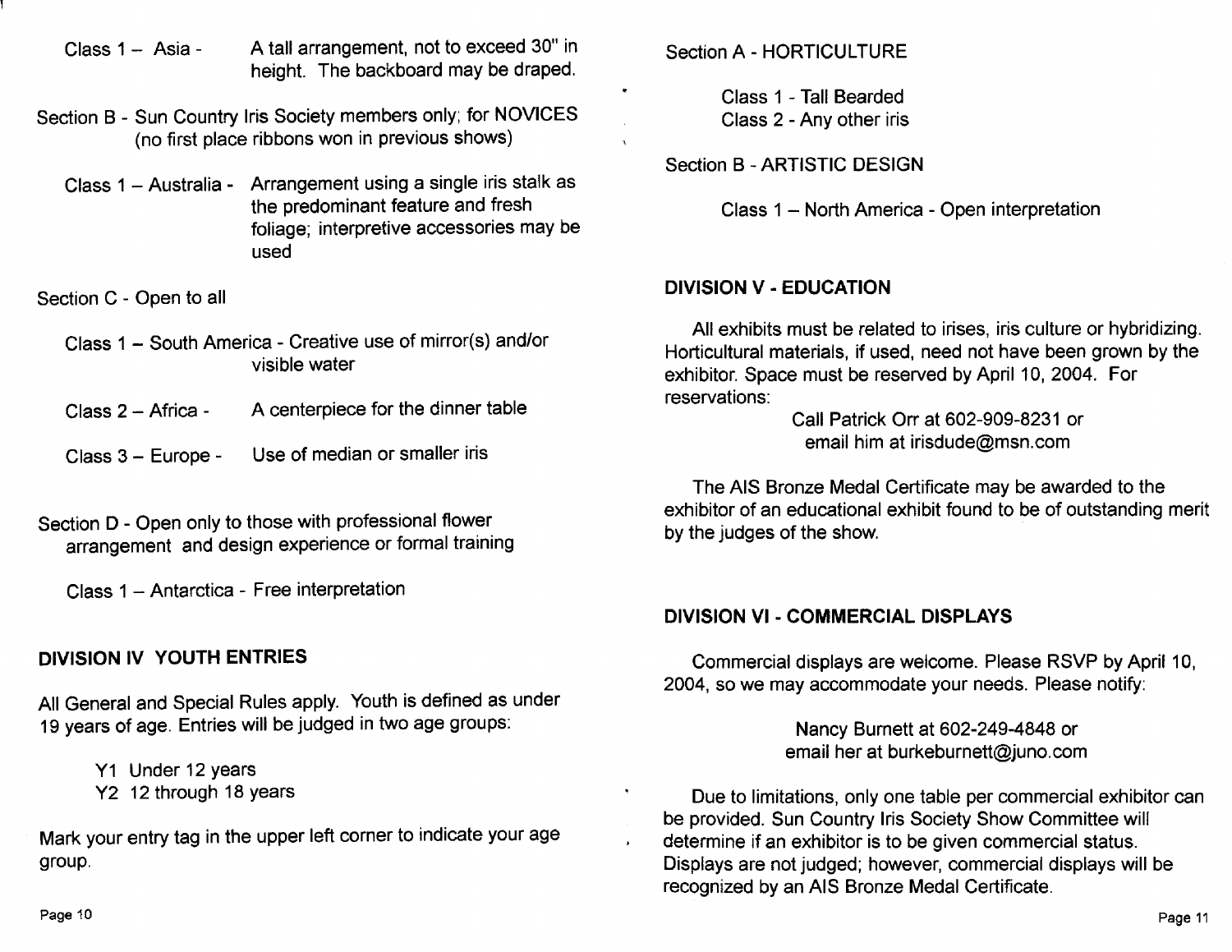#### **AMERICAN IRIS SOCIETY EXHIBITION AWARDS**

AIS RIBBONS for first, second, third place, and honorable mention will be awarded in each cultivar/class as merited. AIS ROSETTES will be awarded for:

| Horticulture Division: | Best Specimen in each Section<br><b>Best Specimen of Show</b><br>Sweepstakes (most blue ribbons)              |
|------------------------|---------------------------------------------------------------------------------------------------------------|
| Seedling Division:     | Best Seedling of Show                                                                                         |
| Artistic Division:     | Best Design of Show<br>Sweepstakes                                                                            |
| <b>Youth Division</b>  | <b>Best Specimen</b><br><b>Horticultural Sweepstakes</b><br><b>Best Design</b><br><b>Artistic Sweepstakes</b> |

AIS SILVER MEDAL and CERTIFICATE awarded to the winner of the most first place ribbons in the Horticulture Division.

- AIS BRONZE MEDAL and CERTIFICATE awarded to the winner of the second most first place ribbons in the Horticulture Division.
- AIS SECTION CERTIFICATES will be awarded to the winner of the most first place ribbons in each Horticulture Section, provided there are at least three exhibitors and competition in at least five varieties (cultivars).

AIS EXHIBITION CERTIFICATE is automatically awarded by the panel of judges for the Best Seedling of Show.

In the event of a tie for Sweepstakes for either Medal or Section Certificates, second place, then third place, then honorable mention ribbons will be counted. Rosettes are not considered in the case of a tie.

#### **SUN COUNTRY IRIS SOCIETY AWARDS**

The following winners will also receive a PREMIUM AWARD of a new or recently introduced rhizome or gift certificate. Those people and organizations contributing awards will be recognized at the May 4, , 2004, meeting of Sun Country Iris Society. SCIS members who win plaques will have the option of hold the plaque until the next annual spring show. SCIS will hold the plaque of winners who are not members of SCIS. Sun Country Iris Society will present AWARDS to exhibitors for:

Horticulture Division:

Best Tall Bearded Best Aril/Arilbred Best Median/Dwarf Best Spuria - In Memory of Betty Wickenkamp Best Louisiana Best Siberian Best Bulbous Best Miscellaneous Best Collection Best Specimen of Show Sweepstakes Sweepstakes Runnerup Specialty Awards: Best Black - In Memory of Gloria Beatty Best Plicata - Sponsored by Joyce Poling Best Space Age - Sponsored byAvery Poling Best Bi-color - Sponsored by Kary Iris Garden Best White - Sponsored by Patrick Orr

#### Seedling Division:

Best Seedling of Show

#### Artistic Division:

Best DeSign of Show Sweepstakes

#### Youth Division:

Best Specimen Horticultural Sweepstakes Best Design Artistic Sweepstakes **Page 13**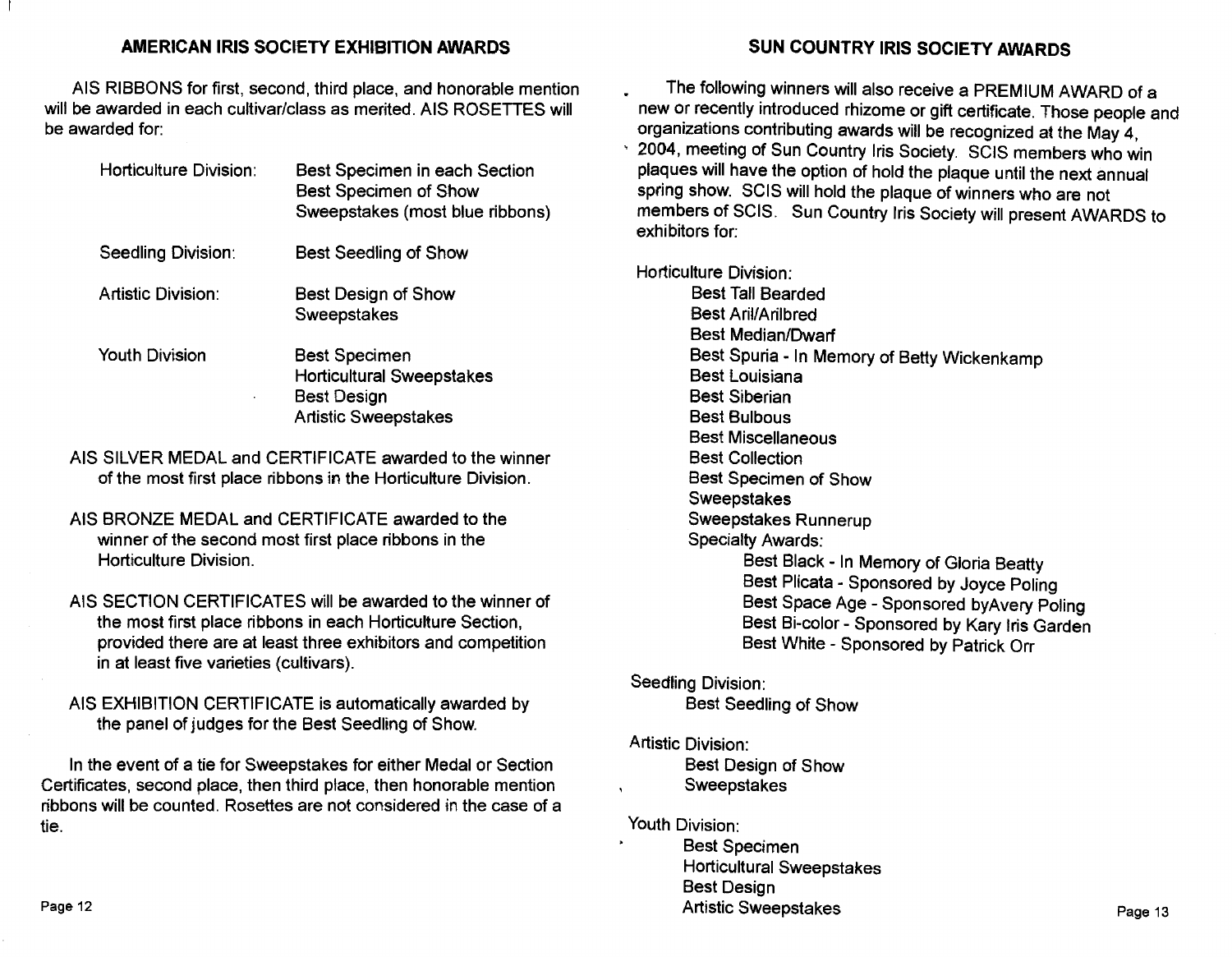hybridizers, commercial iris gardens, and other businesses which Interested In growing inses, from the home gardener to those with  $\sim$  specialized interests. Our meetings are friendly and informative. Our contributed to our show awards. We hope you will remember them for specialized interests. Our meetings are memory and informative. Or your gardening needs and when purchasing your new iris rhizomes intermediating enjoy learning and sharing the international contribution and sharing the serve the Phoenix metropolitan area. this year. Those people and organizations contributing awards will be serve the Phoenix metropolitan area.<br>Sun Country life Society was formed in 1969 to promote the culture recognized at the Awards Banquet and presentation of Sun Country Ins Society on May 4, 2004.<br>Iris Society on May 4, 2004.

#### **GIFT CERTIFICATES**

A gift certificate is being donated by Kary Iris Gardens, a credit union membership (at your option).<br>Sun Country Iris Society dues for the 2004 year are \$15 individual, commercial iris garden and member of Sun Country Iris Society. This same sum Sun the Country and \$5 youth. Forward your Sun Country Iris Society dues gift certificate will be awarded based on random drawing. Each entry in  $\frac{5}{10}$ Horticulture Division, Sections A through F and J, and in the Youth Division, Section A, entitles the exhibitor to one chance in the drawing. Thus, the more horticultural entries made, the greater the chances an exhibitor has of winning a commercial garden gift certificate. We thank:

> Kary Iris Gardens 6201 East Calle Rosa Scottsdale, AZ 85251-4224 480-949-0253 ArdiKary@aol.com

# **PREMIUM CONTRIBUTORS SUN COUNTRY IRIS SOCIETY MEMBERSHIP**

Sun Country Iris Society sincerely appreciates the generosity of the Membership in Sun Country Iris Society is open to everyone<br>interested in growing irises, from the home gardener to those with

founded in 1920. Benefits of membership include monthly gardenrelated programs and an iris education segment, monthly newsletter with growing tips, door prizes and refreshments, projects and activities valleywide, annual rhizome sale, annual iris show and competition, and

AI Sturgeon, 2940 W. Hartford Drive, Phoenix, AZ, 85053-2011 Our web site is at www.suncountryiris.org

#### **AMERICAN IRIS SOCIETY MEMBERSHIP**

The American Iris Society (AIS) creates and maintains the register of iris, qualified judges, and competition standards for shows such as this one. AIS membership is separate from Sun Country Iris Society membership. Benefits of membership include a quarterly color bulletin with topics of interest to iris enthusiasts. Special section memberships are also available in AIS for those wishing information on spuria, louisiana, species, historic, reblooming and other specialized iris types.

Annual membership is \$20 per year for individual and \$25 for dual. You can save money by joining for three years (triennial) at \$43 for individual and \$54 for dual. Forward your AIS dues to:

Mary Brown, POB 2968, Baltimore, MD, 21229, (410) 2338069, aismemsec@earthlink.net The AIS web site is at www.irises.org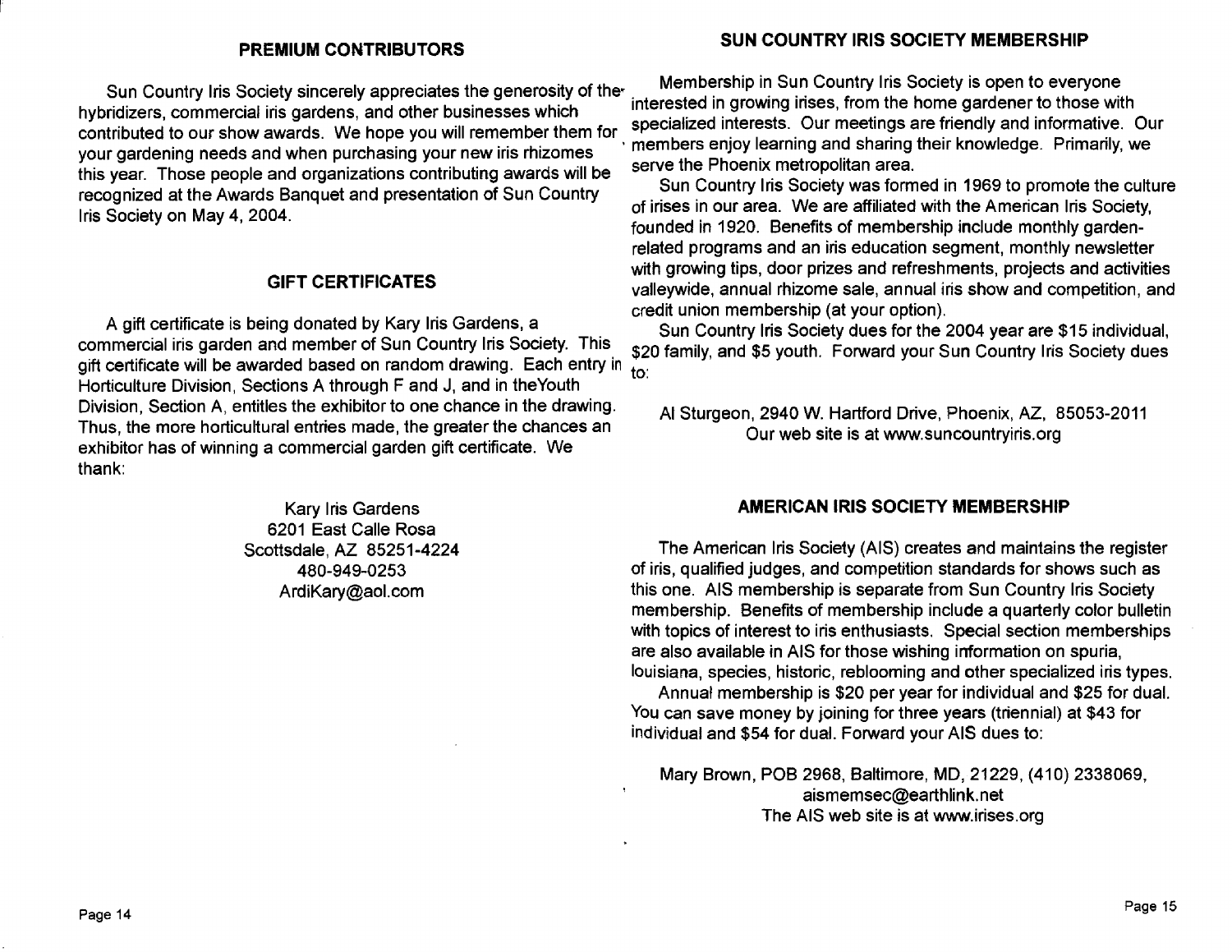See reverse side for spring show location, entry to show location and preparation area.

Please read information regarding water. You **MUST** provide your own water.

Please be aware that the preparation area and show tables are in public areas and that SCIS is responsible for keeping these areas neat and clean, so please make sure to promptly clean up any water spills to avoid accidents.

Thank you!